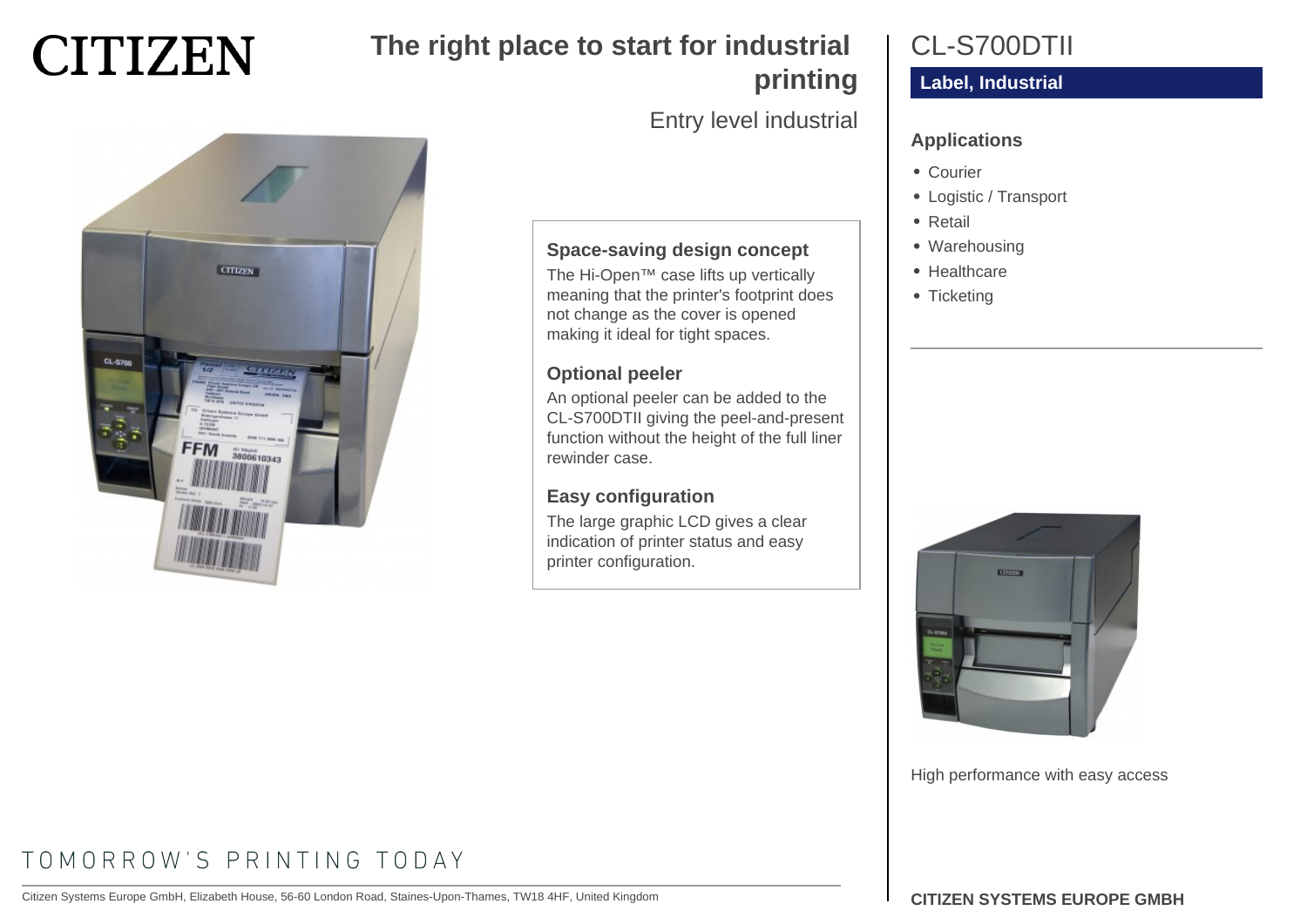# **CITIZEN**

#### **Specifications**

| <b>Model</b>                                  | <b>CL-S700DTII</b>                                                                                                                         |
|-----------------------------------------------|--------------------------------------------------------------------------------------------------------------------------------------------|
| <b>Printing Technology</b>                    | <b>Direct Thermal</b>                                                                                                                      |
| <b>Resolution</b>                             | 203 dpi                                                                                                                                    |
| <b>Print Speed (maximum)</b>                  | 7 inches per second (175mm/s)                                                                                                              |
| <b>Print Width (maximum)</b>                  | 4 inches (104 mm)                                                                                                                          |
| <b>Media Width (min to max)</b>               | 1 to 4 inches (25 to 118 mm)                                                                                                               |
| Roll Size (max), Core Size                    | Outside diameter 8 inches (200 mm) Core size 1 inch (25mm) Plus Outside media<br>slot                                                      |
| <b>Media Thickness (min to</b><br>max)        | 63.5 to 254 um                                                                                                                             |
|                                               | <b>Media Length (min to max)</b> $0.25$ to 99.99 inches (6.35 to 2539.74mm)                                                                |
| <b>Media Sensor</b>                           | <b>Fixed front</b>                                                                                                                         |
| <b>Main Interface</b>                         | Dual Interface Serial (RS-232C), USB (version 1.1)                                                                                         |
| <b>Optional interfaces</b>                    | Wireless LAN 802.11b and 802.11g standards, 100 metres, 64/128 bit WEP, WPA,<br>up to 54Mbps, Parallel (IEEE 1284 compliant)               |
| <b>Mechanism</b>                              | Hi-Lift™ metal mechanism with wide opening head                                                                                            |
| <b>Control panel</b>                          | 4 buttons, 4-line back-lit graphic LCD                                                                                                     |
| <b>Emulations (Languages)</b>                 | Datamax® DMX, Cross-Emulation™ - autoswitch between Zebra® and Datamax®<br>emulations, Zebra® ZPL2®, CBI™ BASIC Interpreter, Eltron® EPL2® |
| <b>Drivers and software</b>                   | Free-of-charge on CD with printer, including support for various platforms                                                                 |
| <b>Flash (Non-Volatile</b><br><b>Memory</b> ) | 16 MB total, 4MB available for user                                                                                                        |
| Size (W x D x H) and<br>Weight                | 255 x 490 x 265 mm, 12.5Kg                                                                                                                 |

# CL-S700DTII

### **Label, Industrial**

#### **Features & Benefits**

- Paper load: Front access for all operations including media and ribbon changing
- Printing Speed: Fast print out up to 7 inches per second (175 mm per second)
- Media support: Very large media capacity holds rolls up to 8 inches (200 mm)
- Display: Backlight LCD control panel for easy configuration
- Hi-Open™ case for vertical opening, no increase in footprint and safe closing.
- ENERGY STAR® compliant
- Recyclable packacking
- Basic peeler



Ingeniously designed for easy operation and reliability